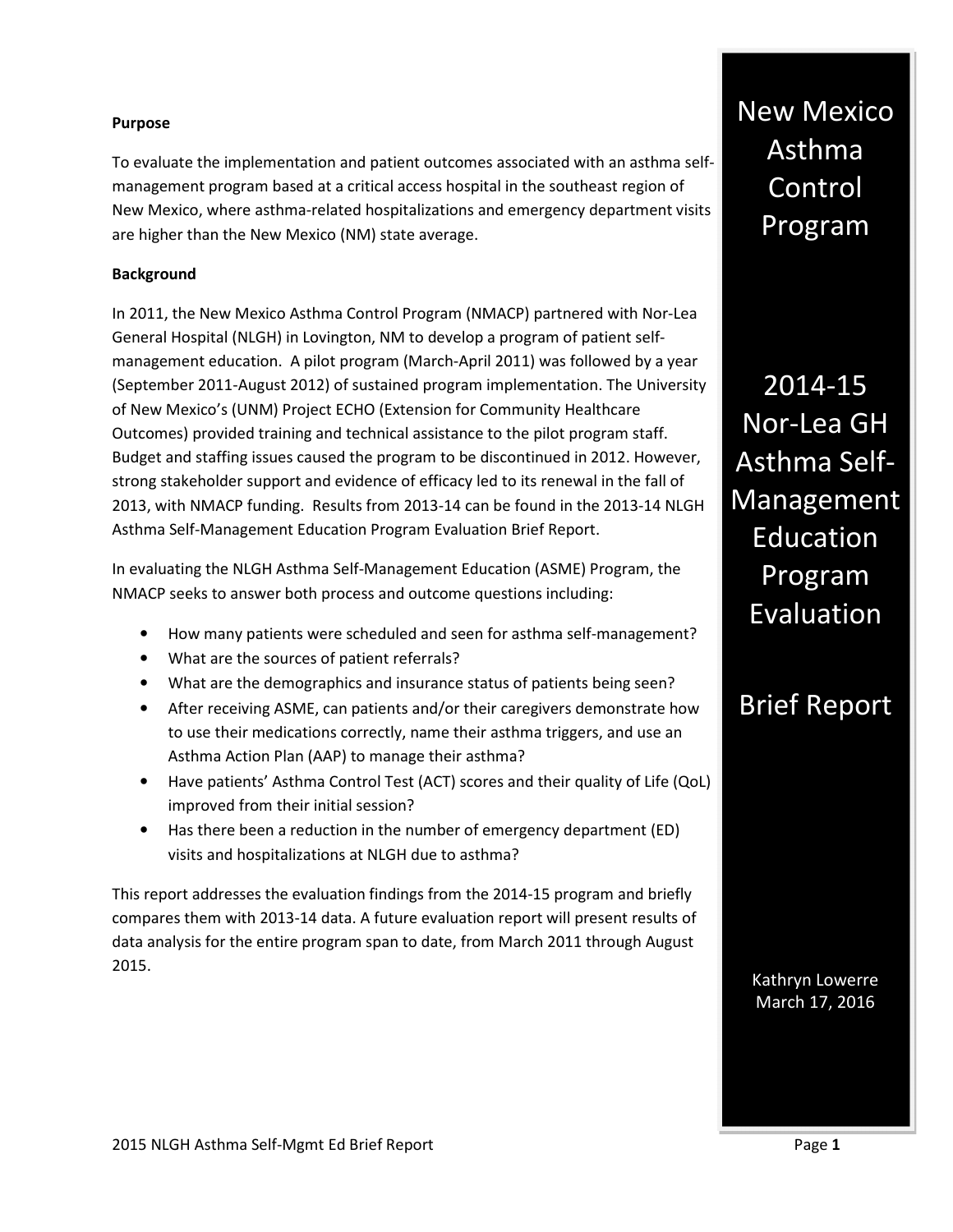#### **Implementation**

Three NLGH staff members (two respiratory therapists and a nurse) in the Cardio-Pulmonary Rehabilitation Unit provide asthma self-management education (ASME) in English and Spanish for patients and caregivers. The nurse and one of the respiratory therapists are certified asthma educators (AE-C) and the other has studied to take the certification exam. Most asthma patients are identified and referred for self-management education by NLGH staff (clinics and hospital), however the program regularly reaches out to other potential referral sources, including physicians who see patients through Children's Medical Services (CMS) and the Lovington School-Based Health Center. In 2014-15, information about ASME at NLGH was also shared with attendees at the NLGH Men's Health Expo, the Women's Health Fair, the Lea County Job Fair, and a local Headstart Wellness Program.

The asthma education staff contact and schedule visits with patients. The initial session with the asthma educator lasts 90 minutes. Second visits are usually scheduled two to four weeks after the initial visit, with a third follow-up visit three months afterwards.<sup>1</sup> However, scheduling of visits is flexible to accommodate patients' (and their parents' and caregivers') varied ASME needs and availability.<sup>2</sup> Some patients do not return for another session of ASME until they have experienced an exacerbation of their asthma symptoms.

#### *Patient and Provider Participation*

The majority of scheduled appointments (104 out of 132, or 79%) took place, and 64 patients met with an asthma educator between September 2014 and August 2015. The NLGH program increased the total number of scheduled visits from 2013-14 by 77% while maintaining a fairly high percentage of



completed visits. Roughly 3 out of 4 scheduled sessions with patients took place in 2014-15, as seen in Figure 1. Although this was a slight decline from the completion percentage in 2013-14, overall numbers are up in every category.

# **Figure 1. Scheduled and Completed Visits in 2013-14 and 2014-15**

Only three out of the 71 patients scheduled in 2014-15 (4% of those

referred for ASME) failed to attend a single session. Four patients who missed scheduled visits in 2014- 15 had been seen in 2013-14. In 2014-15, 55 patients completed a first visit; 30 completed a second visit, 14 completed a third visit, and 5 patients completed a fourth visit.

 $\overline{a}$ 

<sup>&</sup>lt;sup>1</sup> Data is reported to NMACP using an online survey tool. This tool has been slightly modified from the tool used in 2013-14, in consultation with program staff, in order to make data entry easier for the staff at NLGH.

<sup>&</sup>lt;sup>2</sup> Issues affecting scheduling include (but are not limited to) parental work schedules, balancing the needs of multiple children or family members, and the availability of transportation for (non-urgent) clinic visits.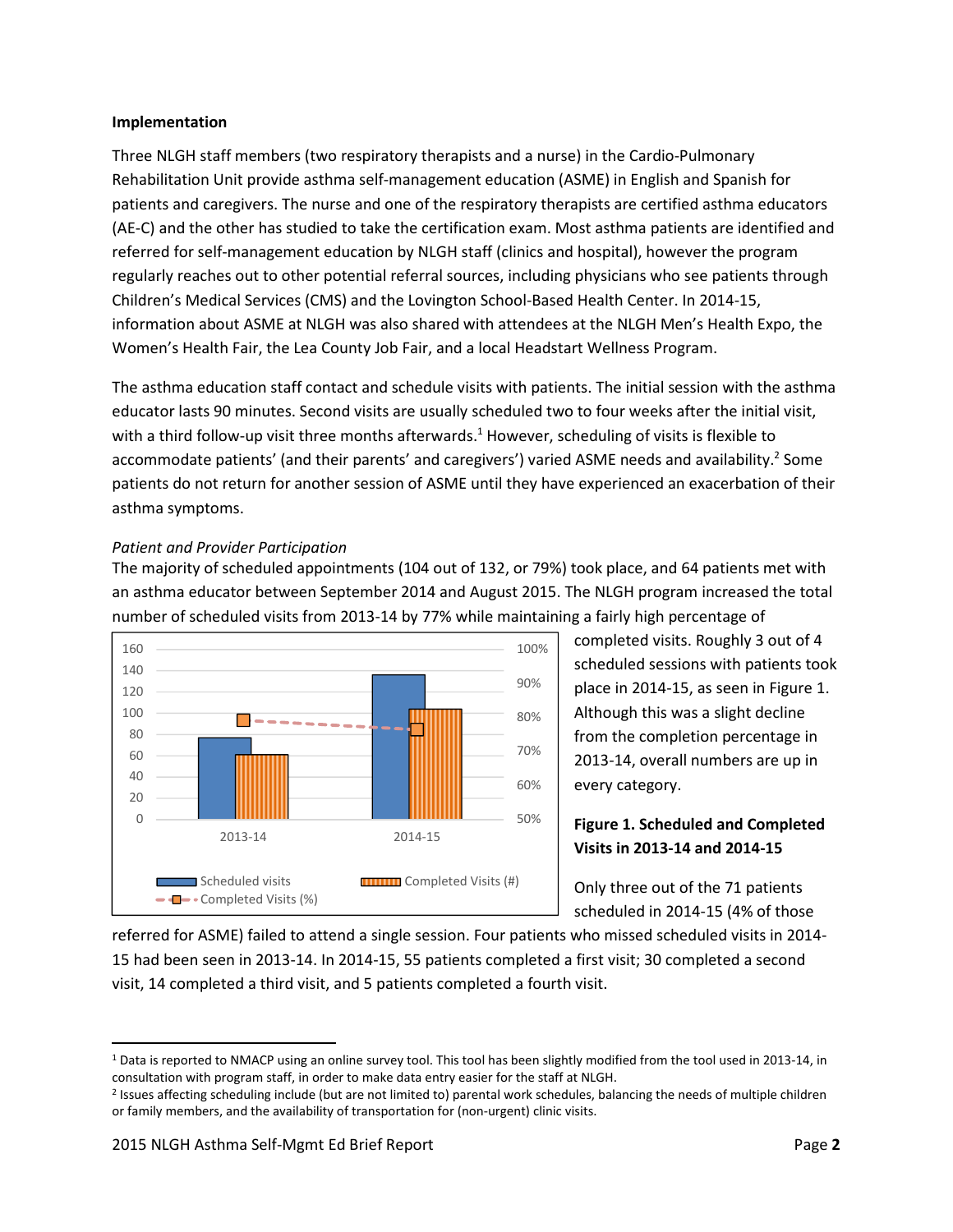Although overall visit completion rates were good, the percentage of scheduled patients initiating ASME declined from 2013-14 to 2014-15 (see Figure 2), even though the actual number of patients seen for a 1st ASME visit increased slightly.<sup>3</sup>



**Figure 2. Patients Who Initiated<sup>4</sup> ASME in 2013-14 versus 2014-15** 

Spanish language translation was provided for 45 of the 104 completed ASME sessions (43%) in 2014-15. This is roughly comparable to 2013-14, when 48% of sessions were in Spanish.

In 2014-15, the majority of referrals (96%) came from NLGH clinics, and three patients (4%) were referred from NLGH Hospital. The majority of patients scheduled (92% of total) were referred by

pediatrician Dr. Sonia Murillo, who has been key to the program since 2011.<sup>5</sup> Six patients (8%) were referred by other providers.

Many patients seen in the first few weeks of the 2014-15 grant cycle were continuing ASME begun during 2013-14. Note: This is the first evaluation report which includes two consecutive years of data.



**Figure 3. Chronology: Number of Patients Seen for Each Visit Type by Month from September 2014 through August 2015** 

 $\overline{a}$ 

<sup>&</sup>lt;sup>3</sup> Of the three patients who never completed an ASME session, two were scheduled for a first visit more than once.

<sup>&</sup>lt;sup>4</sup> "Initiation" is defined as having completed at least one visit.

<sup>5</sup> These percentages increased from 2013-14, when Dr. Murillo referred 82% of patients seen.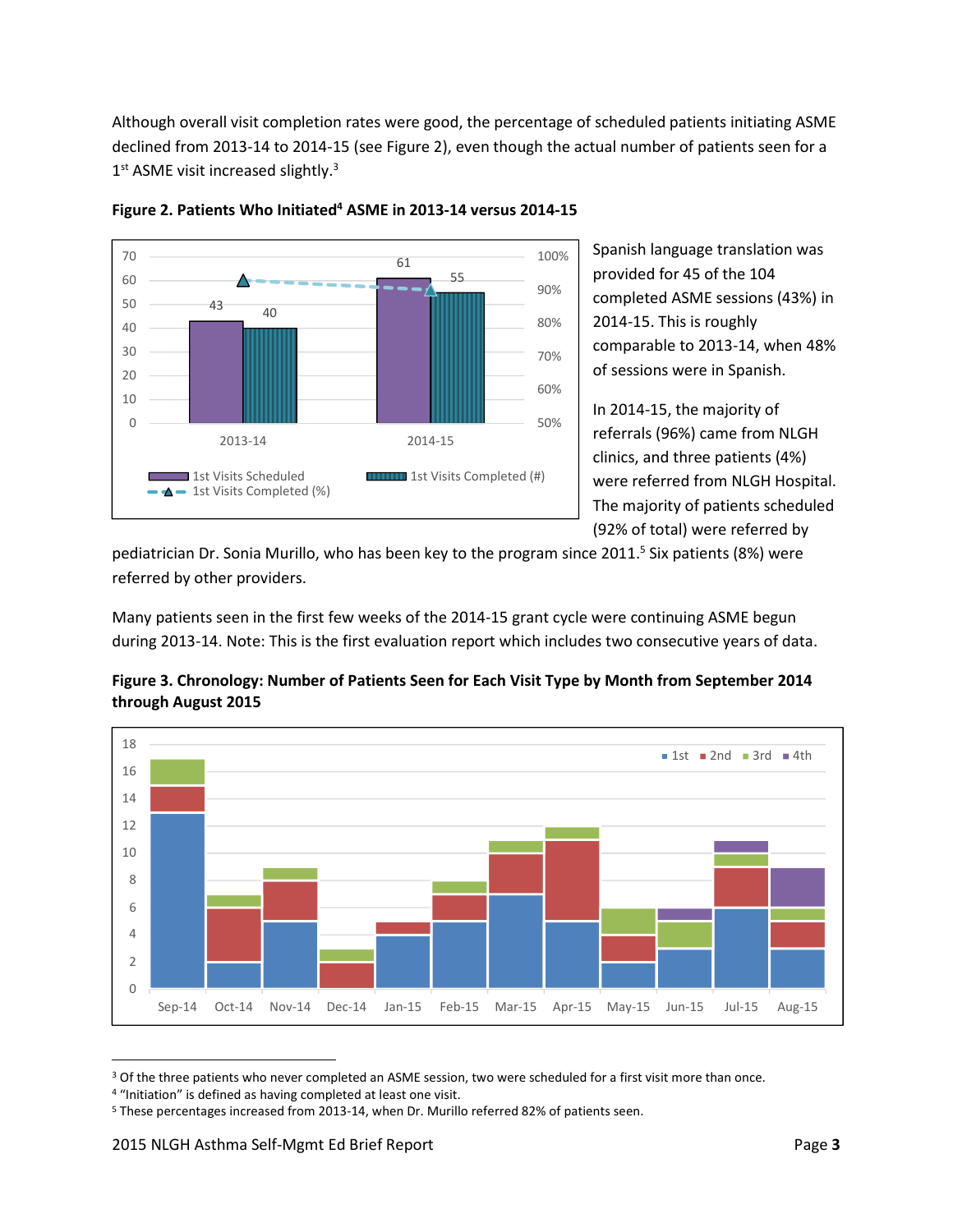As in 2013-14, changes in visit numbers from month to month may reflect seasonal changes in healthcare utilization related to asthma. There is often an increase in visits in spring, after a low-visit period around the December and January holidays. In late July, August, and September families preparing for the new school year often bring children in for visits to their healthcare providers (HCPs), and may need their HCPs to sign off on an Asthma Action Plan (AAP) or sports physicals for school.

#### *Patient Demographics*

Demographic information was collected for all patients. As in previous years, male patients outnumbered female ones, and the majority of patients seen were Hispanic.



#### **Figures 4a-b. Sex and Race/Ethnicity among Patients Seen in 2014-15**

# **Figure 4c. Language Preference among Patients Seen in 2014-15**



 Language preference was also consistent with findings from 2013-14, with 20 (31%) of patients seen preferring to have their ASME sessions in Spanish.

Among the 64 patients who participated in at least one session with an asthma educator in 2014-15, the majority were between the ages of 4 and 11 (see Table 1). This was consistent with previous years.

# **Table 1. Patient Age Groups**

.<br>-

|                         | <b>Number</b> | <b>Percent</b> |
|-------------------------|---------------|----------------|
| Age Group (< 4 years)   |               | 3.1%           |
| Age Group (4-11 years)  | 53            | 82.8%          |
| Age Group (12-18 years) |               | 12.5%          |
| Age Group (> 18 years)  |               | 1.6%           |

Patient age in years (Table 1, Figure 5) was calculated using their date of birth and the date of referral to ASME.<sup>6</sup> Date of referral was used instead of visit date since visit dates often ranged over multiple

<sup>&</sup>lt;sup>6</sup> Unless the date of referral was one week or less from the patient's birth date, in which case they were considered to have reached that birthday.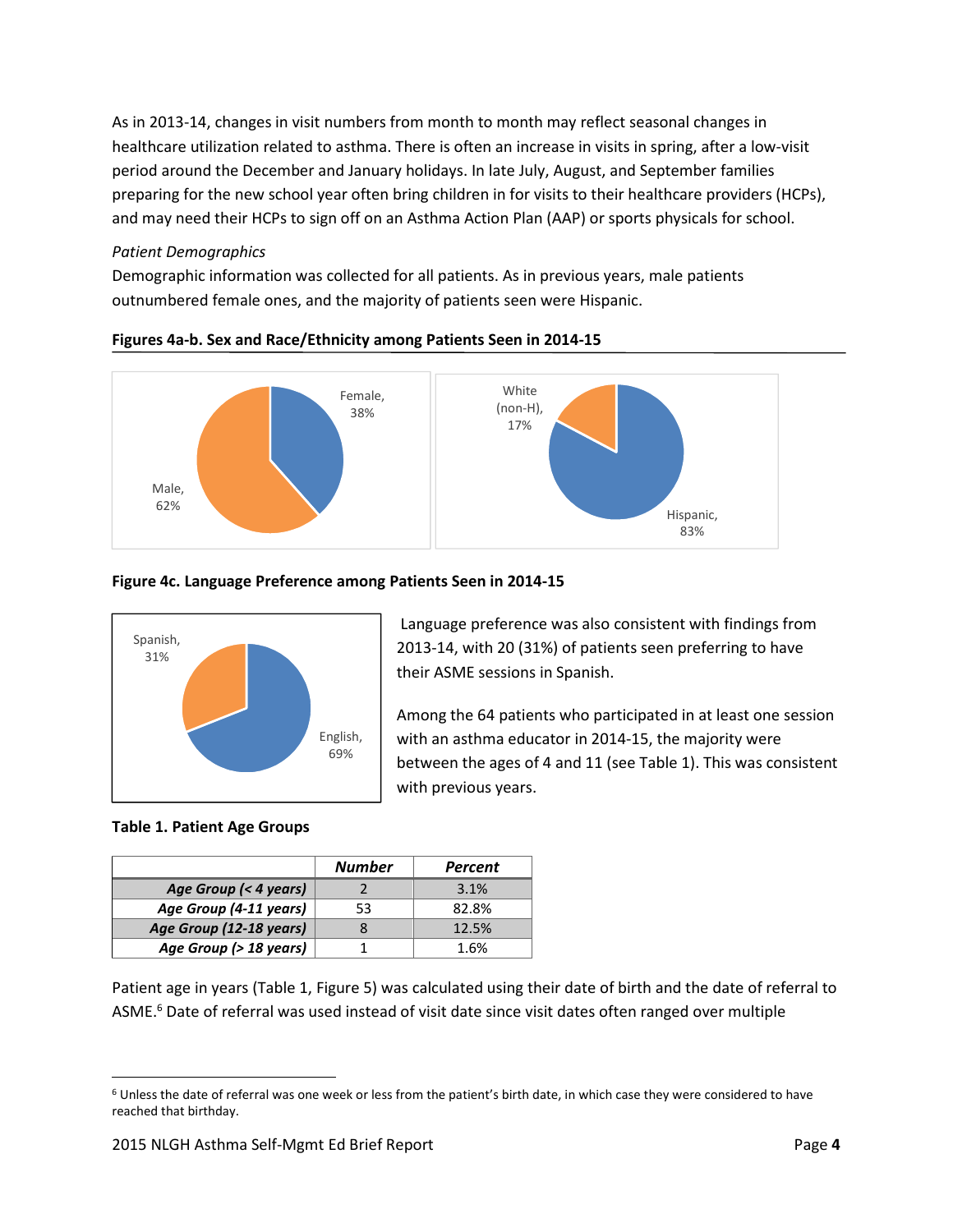months. The mean age (using fractional years) was 9.5 years, and the median age was 8.4 years, with a range from 2.3 to 64.5 years.



**Figure 5. Number of Patients of Each Age Seen in 2013-14 and 2014-15** 

The population included both older and younger patients than those seen in 2013-14, while the mean and median age were both higher, the median by two years.

The majority of patients seen (n=51, 80%) had insurance through Medicaid. Eleven patients (17%) had private insurance. One patient was reported as having both Medicaid and private insurance. Three patients on Medicaid were also listed as being seen by NMDOH Children's Medical Services. One patient had no insurance.

The three patients who never completed an ASME session showed little demographic variation from those who did. They ranged in age from 3 to 14 years old. All were male and Hispanic. Two had English and one had Spanish as their preferred language. All were on Medicaid.

# *Components of Patient Education*

 $\overline{a}$ 

As in previous program years, the asthma educator documented the topics discussed and reviewed with the patient and/or caregiver at each session. The content and delivery of the ASME sessions conform to the 2007 National Asthma Education and Prevention Program (NAEPP) Guidelines by having ASME taught by health professionals trained in asthma self-management, being clinic-based, using an Asthma Action Plan (AAP), developing partnerships with patients and families, and by introducing key messages and essential skills at the first session (since not all patients will complete more than one session).<sup>7</sup> Educational material and reminders are adjusted to the needs of patients who return for additional sessions.

<sup>7</sup> See http://www.nhlbi.nih.gov/files/docs/guidelines/05\_sec3\_comp2.pdf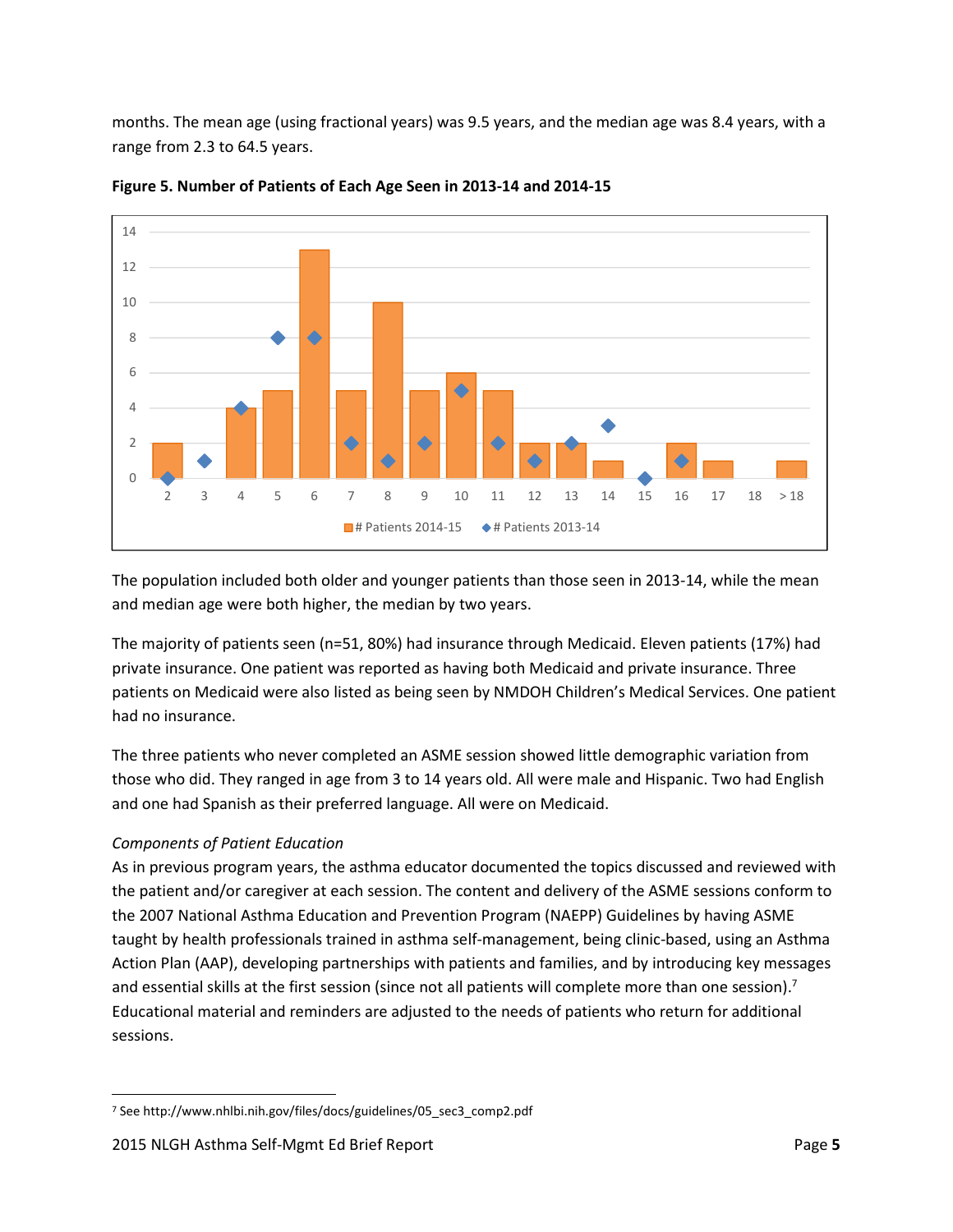| <b>Topic</b>                         | 1st Visit (n=55) |     | 2nd Visit ( $n=30$ ) |     | 3rd Visit ( $n=14$ ) |     |
|--------------------------------------|------------------|-----|----------------------|-----|----------------------|-----|
|                                      | #                | %   | #                    | %   | #                    | %   |
| <b>Asthma Action Plan</b>            | 54               | 98  | 30                   | 100 | 14                   | 100 |
| <b>Medication Use</b>                | 55               | 100 | 30                   | 100 | 14                   | 100 |
| <b>Triggers</b>                      | 55               | 100 | 30                   | 100 | 14                   | 100 |
| <b>Disease Management</b>            | 54               | 98  | 30                   | 100 | 14                   | 100 |
| <b>Other: Use of Aerochamber</b>     | 50               | 91  | 27                   | 90  | 11                   | 79  |
| <b>Other: Use of Peak Flow Meter</b> | 12               | 22  | 15                   | 50  |                      |     |

#### **Table 2. Asthma Self-Management Education Topic by Visit Number**

Among the topics discussed during ASME sessions, under "other topics" the asthma educators repeatedly noted two specific topics (the use of an Aerochamber and the use of a peak flow meter). Although these topics could be grouped under the general categories "medication use" and "disease management" they have been listed separately in Table 2 due to their emphasis in the program reporting documents and discussion with the asthma educators.

#### **Sustainability**

As the majority of patients were on Medicaid and the NMACP was providing payments to NLGH for ASME sessions, no reimbursement claims for ASME were submitted by NLGH for this year.<sup>8</sup> The New Mexico Council on Asthma (NMCOA) is working to extend the number of payers in NM who reimburse adequately and consistently for ASME services, and this has been a NMCOA focus during 2014-15. The NMCOA chair and NMACP representatives met with the NM Pediatric Council in April 2015 to engage their members on this issue.

# **Patient Outcomes**

 $\overline{\phantom{0}}$ 

The evaluation plan for this program sought to demonstrate the impact of ASME program participation on patients' knowledge and understanding of asthma management, their quality of life, and their physical health.

# *Patient and Caregiver Knowledge and Understanding*

Among the 64 patients who completed at least one visit with an asthma educator in 2014-15, most demonstrated an increase in their knowledge about key ASME topics.<sup>9</sup> Patients and caregivers answered specific questions about asthma triggers, the proper use of medications prescribed for them, and their Asthma Action Plans (AAPs). At the beginning of their first session, only a minority of patients and caregivers were confident and competent in demonstrating essential asthma self-management knowledge and skills.

<sup>&</sup>lt;sup>8</sup> According to the August 2012 report of evaluation findings, only 20% of claims filed during the program's first year were paid. 9 This information is reported by the asthma educator who worked with the patient and family members.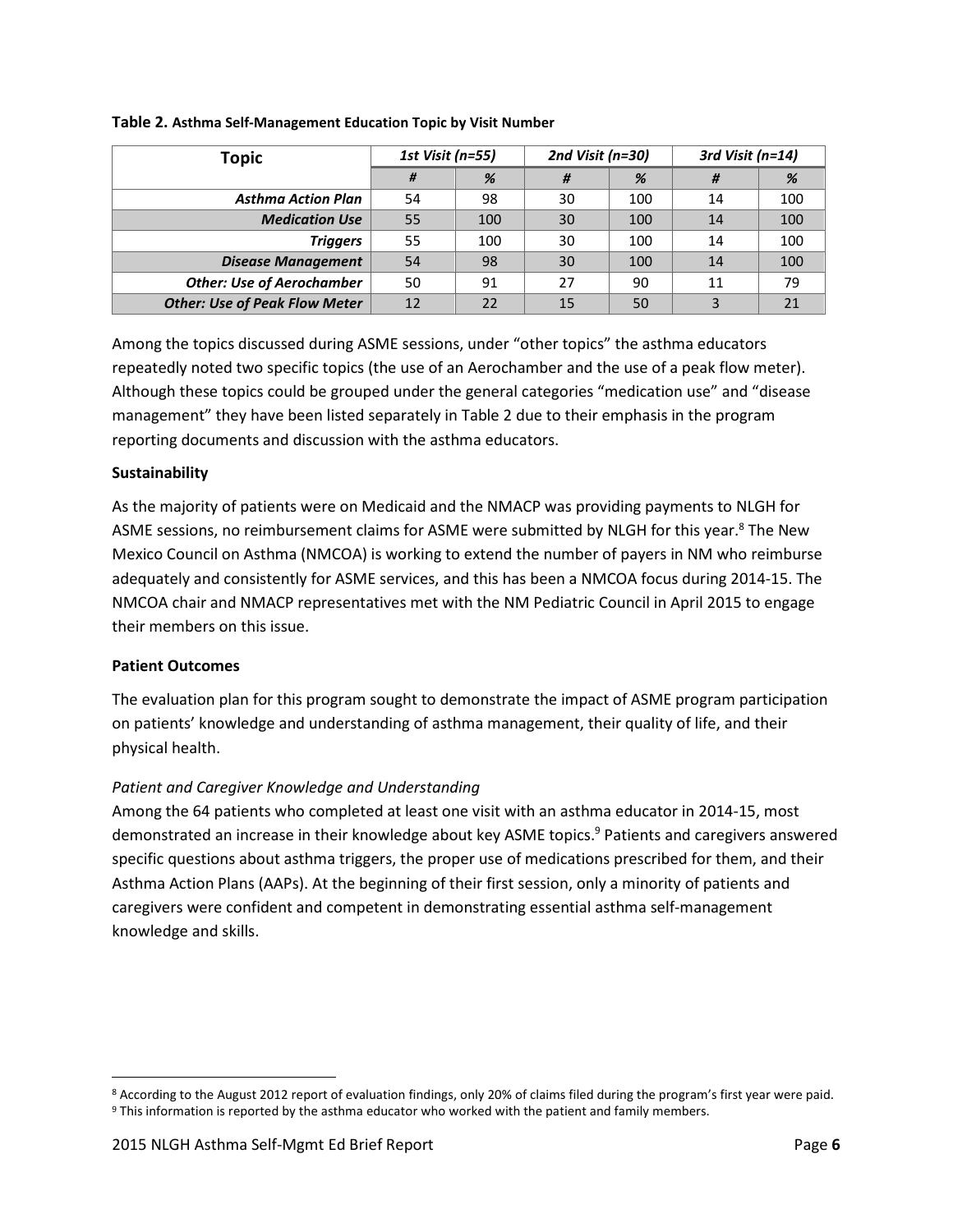| <b>Topic</b>                                                     | <b>Before Session</b>                                       |                |               |                             |  |
|------------------------------------------------------------------|-------------------------------------------------------------|----------------|---------------|-----------------------------|--|
|                                                                  | Patient (#)                                                 | Patient (%)    | Caregiver (#) | Caregiver (%) <sup>10</sup> |  |
|                                                                  | <b>Demonstrated Proper Technique Using Spacers/Inhalers</b> |                |               |                             |  |
| 1st Visit (n= 55)                                                | 4                                                           | 7              | 11            | 20                          |  |
| 2nd Visit (n=30)                                                 | 19                                                          | 35             | 24            | 80                          |  |
| 3rd Visit ( $n=14$ )                                             | 10                                                          | 71             | 12            | 86                          |  |
| Demonstrated Understanding of When to Use Prescribed Medications |                                                             |                |               |                             |  |
| 1st Visit (n= 55)                                                | 3                                                           | 5              | 11            | 20                          |  |
| 2nd Visit (n=30)                                                 | 10                                                          | 33             | 23            | 77                          |  |
| 3rd Visit (n=14)                                                 |                                                             | 50             | 11            | 79                          |  |
| Could Explain How to Use Their Asthma Action Plan                |                                                             |                |               |                             |  |
| <i>1st Visit (n= 55)</i>                                         | 1                                                           | $\overline{2}$ | 6             | 11                          |  |
| 2nd Visit (n=30)                                                 | $\overline{0}$                                              | $\Omega$       | 24            | 80                          |  |
| $\overline{3rd}$ Visit (n=14)                                    | $\mathfrak{p}$                                              | 14             | 13            | 93                          |  |
| Could Explain Their Asthma Triggers and How to Avoid Them        |                                                             |                |               |                             |  |
| 1st Visit (n= 55)                                                | 3                                                           | 5              | 15            | 28                          |  |
| 2nd Visit (n=30)                                                 | 4                                                           | 13             | 29            | 97                          |  |
| 3rd Visit (n=14)                                                 | 5                                                           | 36             | 14            | 100                         |  |

**Table 3. Patients and/or Caregivers Who Demonstrated Understanding of Key ASME Topics before ASME Sessions** 

As seen in Table 3, when patients and their caregivers continued participating in ASME over multiple sessions, they often retained important information from previous visits about their medications, AAPs, and asthma triggers. However, some topics clearly required additional review during second and third sessions, such as patients' understanding of their AAPs and triggers.

Following this preliminary assessment, work with the asthma educator allowed patients and caregivers to get up to speed on topics they were not sure about when the session began, and at the end of the same session (see Table 4) many more participants were able to demonstrate their understanding: for example, the number of caregivers able to explain asthma triggers at the first visit went from 15 before ASME to 50 after ASME.

| Table 4. Patients and/or Caregivers Who Demonstrated Understanding of Key ASME Topics after |
|---------------------------------------------------------------------------------------------|
| <b>ASME Sessions</b>                                                                        |

| Topic                                                            | <b>After Session</b> |             |               |                       |
|------------------------------------------------------------------|----------------------|-------------|---------------|-----------------------|
|                                                                  | Patient (#)          | Patient (%) | Caregiver (#) | Caregiver $(\%)^{10}$ |
| <b>Demonstrated Proper Technique Using Spacers/Inhalers</b>      |                      |             |               |                       |
| 1st Visit (n= 55)                                                | 16                   | 29          | 53            | 98                    |
| 2nd Visit (n=30)                                                 | 29                   | 97          | 30            | 100                   |
| 3rd Visit (n=14)                                                 | 13                   | 93          | 13            | 93                    |
| Demonstrated Understanding of When to Use Prescribed Medications |                      |             |               |                       |
| 1st Visit (n= 55)                                                | 19                   | 35          | 54            | 100                   |
| 2nd Visit (n=30)                                                 | 26                   | 87          | 30            | 100                   |

 $10$  Caregiver percentages are calculated for all visits except those involving adult patients (18 or older), so n=54 for the 1st visit.

<u>.</u>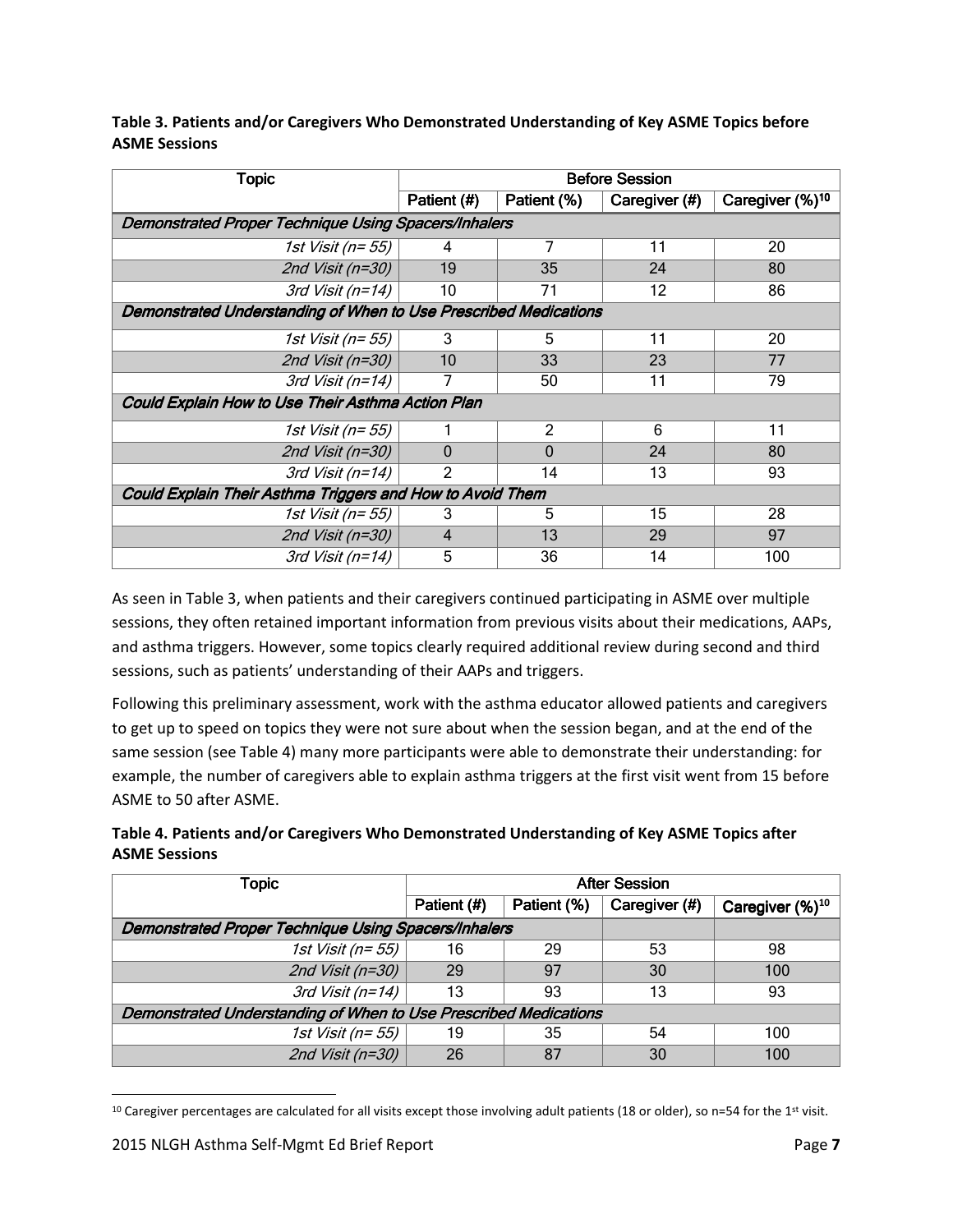| Topic                                                  | <b>After Session</b> |             |               |                             |
|--------------------------------------------------------|----------------------|-------------|---------------|-----------------------------|
|                                                        | Patient (#)          | Patient (%) | Caregiver (#) | Caregiver (%) <sup>10</sup> |
| 3rd Visit (n=14)                                       | 12                   | 86          | 14            | 100                         |
| Could Explain How to Use Their Asthma Action Plan      |                      |             |               |                             |
| 1st Visit (n= 55)                                      |                      | 20          | 52            |                             |
| 2nd Visit (n=30)                                       | 8                    | 27          | 30            | 100                         |
| 3rd Visit (n=14)                                       | 8                    | 57          | 13            | 93                          |
| <b>Could Name Their Triggers and How to Avoid Them</b> |                      |             |               |                             |
| 1st Visit (n= 55)                                      | 15                   | 27          | 50            | 93                          |
| 2nd Visit (n=30)                                       | 14                   | 47          | 30            | 100                         |
| 3rd Visit (n=14)                                       | 10                   | 71          | 14            | 100                         |

When considering the results in Table 4, remember patient demographics. A majority of the patients seen during a first visit (n=55) and half of those seen for a second visit (n=30) were less than nine years old when they were referred for ASME. Young children are unlikely to be able to explain their AAPs in detail (although they should know they have one).

However, the gains in patient and caregiver ability to demonstrate proper technique using spacers/inhalers from pre-visit to post-visit, and from the first through third visits are strongly positive, with a clear linear trend line, as seen in Figure 6.



**Figure 6. Percent of Patients & Caregivers Demonstrating Proper Technique Using Spacers/ Inhalers before and after ASME Sessions** 

Similarly, caregivers' demonstration of their understanding of key elements *after* each session (ranging from 93 to 100

#### percent) is encouraging.

# *Patient and Caregiver Confidence*

Patients and caregivers were also asked about their confidence in their ability to identify their triggers and avoid them, to use a valved chamber device correctly, to decide when to use controller versus rescue inhalers, and to put their Asthma Action Plan to use. After the first visit, less than half of participants reported feeling "very confident" (range 25-40%) about each topic. Following a second visit,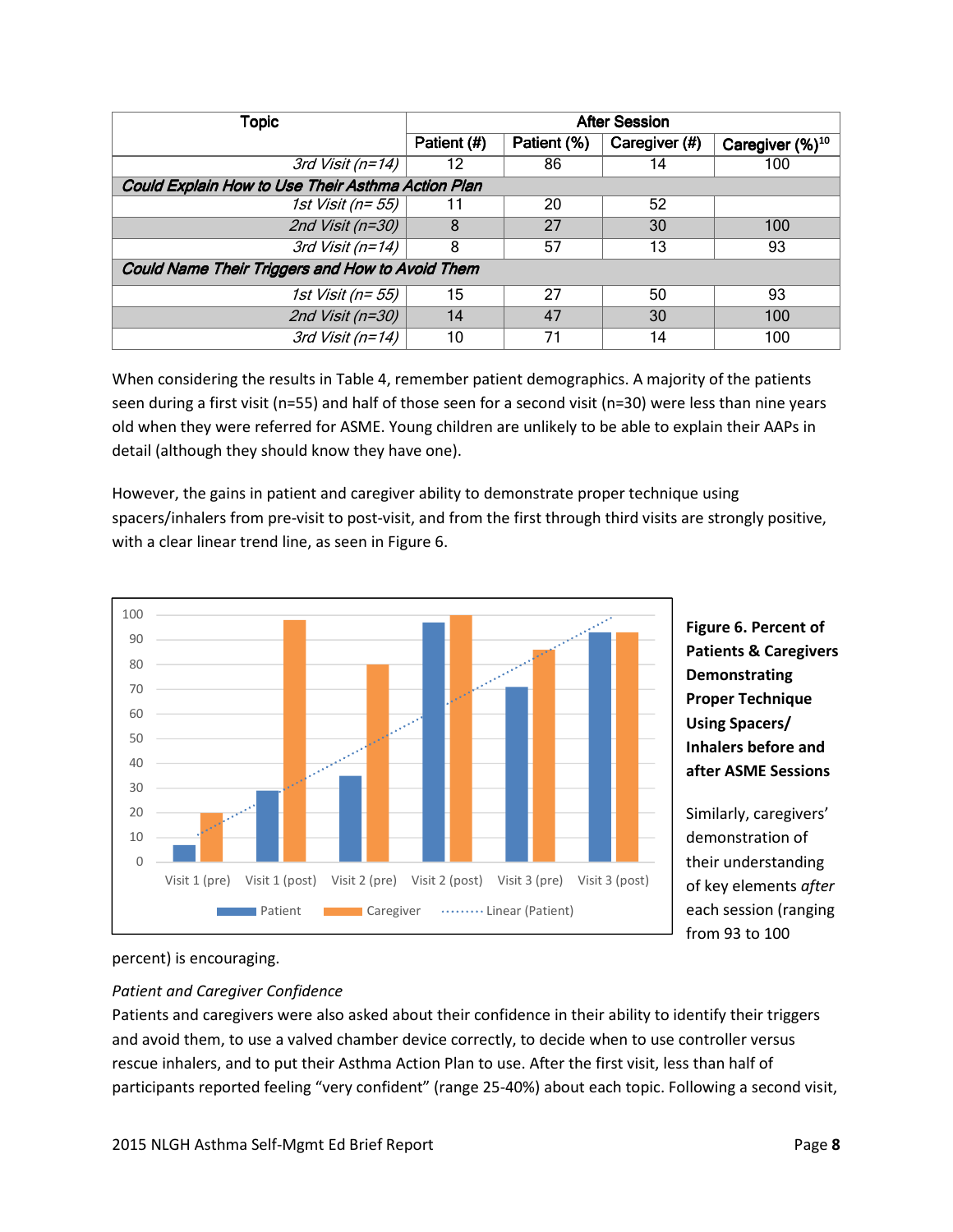a majority of participants felt "very confident" (range 57-63%) about all topics except identifying and avoiding triggers (substantially lower at 30%) suggesting that this topic may need additional review.

#### *Quality of Life*

Patients and caregivers were also asked about their perception of any changes to their quality of life



(QoL) "since learning more about my asthma and how to control it." At their second visit, 28 participants reported feeling that ASME had improved their QoL, either "somewhat" (n=10, 33%) or "a lot" (n=18, 60%). $^{11}$ 

# **Figure 7. Patient Perceptions: Has ASME Improved Quality of Life?**

Similarly, seventeen participants (57%) felt that their knowledge about asthma, medications, and how to control the disease had improved "a lot."

# *Patient Physical Health*

 $\overline{\phantom{0}}$ 

Asthma educators in the NLGH program use the Asthma Control Test (ACT), a brief questionnaire which has been found to be valid and reliable, to measure patients' current level of asthma management.<sup>12</sup> For patients ages 12 and older, scores on the ACT range from 5 to 25, with scores below 16 considered "very poorly controlled" asthma, scores ranging from 16 to 19 considered "not well controlled," and scores at or above 20 considered "well controlled." For patients 11 years old or younger, the asthma educators use the Childhood Asthma Control Test (C-ACT) which combines questions for the patient with questions for their adult caregiver and has a range of 0 to 27. While the score cutoff for "well controlled" asthma remains the same as for the adult ACT (20 or above), the recommended cut point for "very poorly controlled" asthma is lower, at 12, with an expansion of the "not well controlled" range from 13 to 19.<sup>13</sup>

Among the 30 patients who completed a second ASME session in 2014-15, only 13 had ACT scores indicating their asthma was well-controlled at the first visit.<sup>14</sup> Seventeen patients (57%) were not considered well-controlled (ACT < 20) at the initial visit. At the second visit, the number of participants with well-controlled asthma only increased to 14 out of 30 patients; however, 5 patients whose asthma was well-controlled at the first visit were not well-controlled at the second, and this may have motivated them to return for a second session of ASME coaching. Among the patients completing a third visit, only

<sup>&</sup>lt;sup>11</sup> One patient was "not sure" and one had no response to the question.

<sup>&</sup>lt;sup>12</sup> See Schatz M et al. (2006) Asthma Control Test: reliability, validity, and responsiveness in patients not previously followed by asthma specialists. J Allergy Clin Immunol 117 (3): 549-56.

<sup>&</sup>lt;sup>13</sup> Liu AH et al. (2010) The Childhood Asthma Control Test: retrospective determination and clinical validation of a cut point to identify children with very poorly controlled asthma. J Allergy Clin Immunol 126 (2): 267-73.

<sup>&</sup>lt;sup>14</sup> The term "ACT score" will be used for both ACT and C-ACT scores in the following section.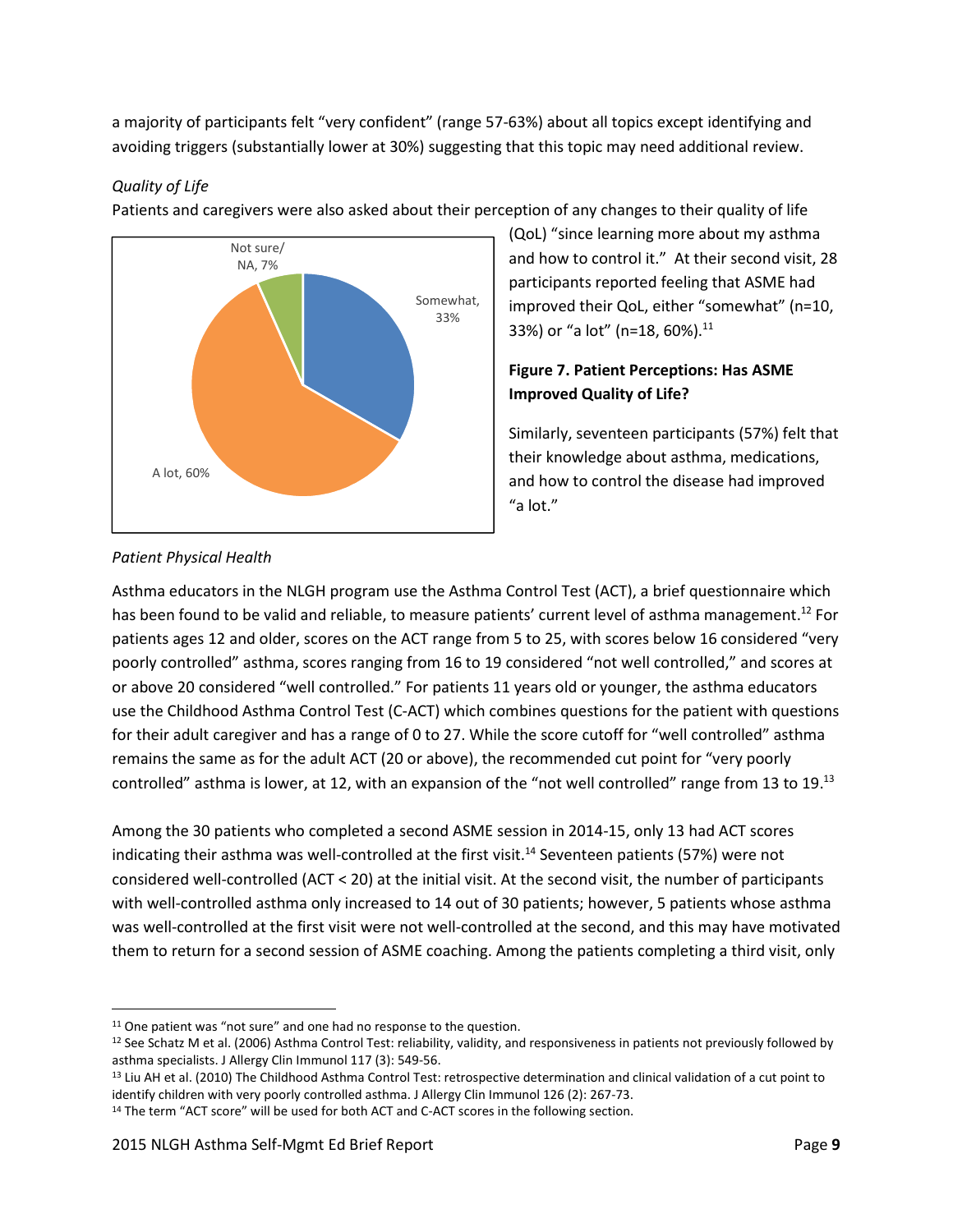1 (7%) was not well-controlled, although 10 of the 14 (71%) were not well-controlled when first seen for ASME.



**Figure 8. Change in Mean and Median ACT Scores by Visit Number for Patients Completing at Least Two ASME Sessions<sup>15</sup>** 

Between visit 1 and visit 4, the median ACT score increased from 17 to 27, with all returning patients' scores included. Among the five patients completing a fourth visit, all were considered well-controlled (100%). Two (40%) were well-controlled initially.

To assess changes over time for three visits we used the Friedman Test, which indicated a significant difference in ACT scores (p=0.039) over the course of the ASME sessions.<sup>16</sup> Differences in ACT scores between paired visits were analyzed using the Wilcoxon Signed Ranks Test for related samples.

| <b>Visits Compared</b>         | Significance (2-tailed p) | Significance (1-tailed p) |
|--------------------------------|---------------------------|---------------------------|
| Change from Visit 1 to Visit 2 | 0.150                     | 0.075                     |
| Change from Visit 1 to Visit 3 | 0.011                     | 0.0055                    |

The difference in scores between Visit 1 and Visit 2 failed to reach significance at 0.05 using a two-tailed p, however since the hypothesis that ACT scores would improve with ASME is a directional hypothesis, p values for a one-tailed test were also calculated. Differences in ACT scores between Visit 1 and Visit 3 were significant for both one and two-tailed tests.

# *Healthcare utilization*

<u>.</u>

Patients and caregivers self-report better understanding of and compliance with medications (below) together with reduced use of non-routine medical services (clinic, urgent care, and ED visits) following

<sup>&</sup>lt;sup>15</sup> This analysis includes  $1<sup>st</sup>$  visit scores from 2013-14 for patients who had additional visits in 2014-15.

 $16$  All statistical analyses described here were executed using IBM SPSS 22. Friedman's Test returned a p <0.01 for all 4 visits, however the number of patients completing a fourth visit was very small (n=5).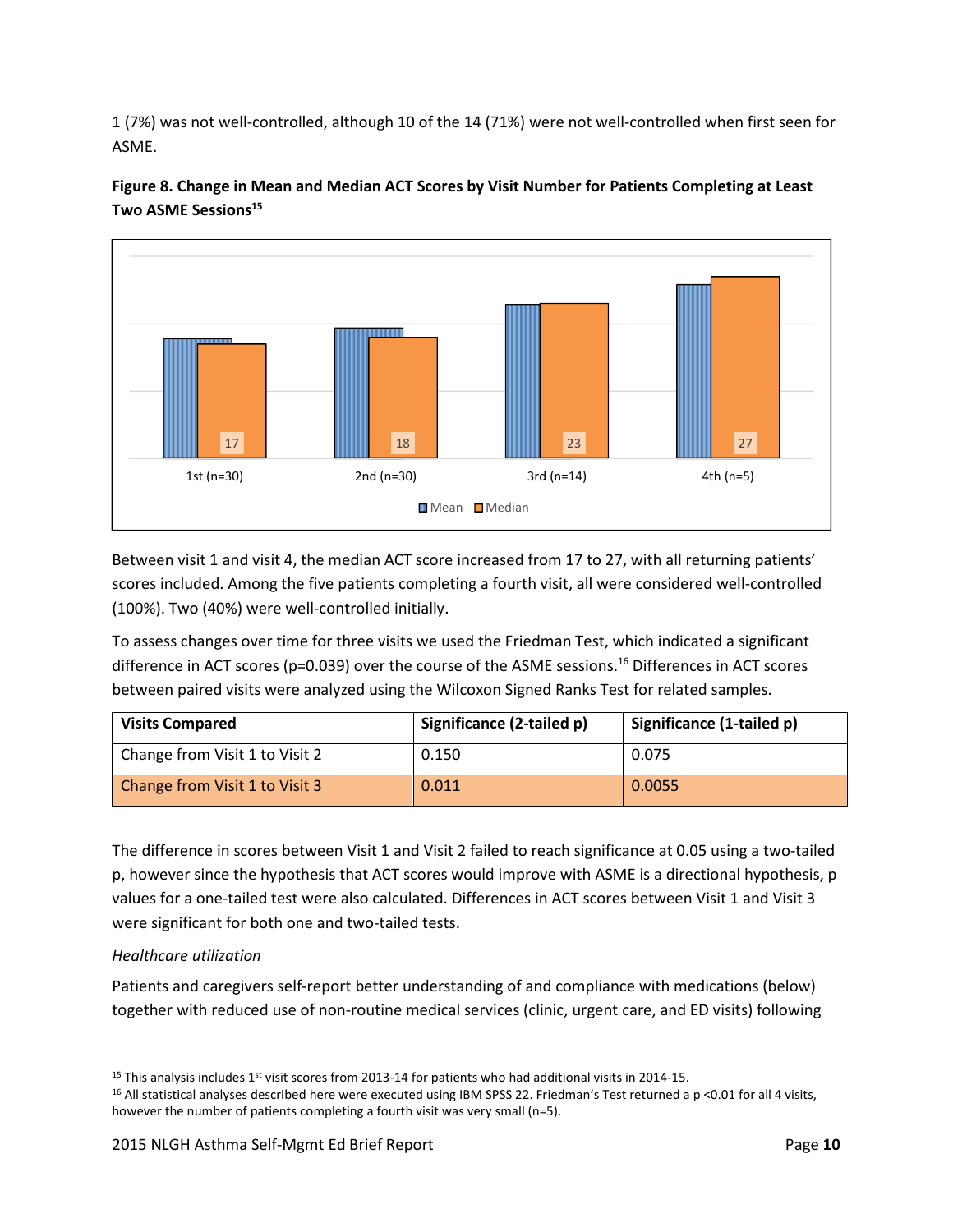asthma self-management education. As can be seen in Table 4, returning patients had a higher average reported use of urgent care (highlighted in orange), while overall there is a dramatic decrease in the reported use of emergency or urgent services and of hospitalizations following ASME.

| <b>Prior to 1st visit</b><br>(previous year, all<br><b>Type of Visit</b><br>patients, n=55) |     |             |     | <b>Prior to 1st visit among</b><br>returning patients <sup>17</sup><br>$(n=30)$ | <b>Reported since 1</b><br>visit $^{18}$ (n=49) |             |
|---------------------------------------------------------------------------------------------|-----|-------------|-----|---------------------------------------------------------------------------------|-------------------------------------------------|-------------|
|                                                                                             | Sum | <b>Mean</b> | Sum | Mean                                                                            | Sum                                             | <b>Mean</b> |
| <b>Emergency Department Visits</b>                                                          | 46  | 0.8         | 19  | 0.6                                                                             | 4                                               | ${}_{0.1}$  |
| <b>Hospitalizations</b>                                                                     | 17  | 0.3         | 10  | 0.3                                                                             | $\overline{4}$                                  | ${}_{0.1}$  |
| <b>Urgent Visits to HCP</b>                                                                 | 71  | 1.3         | 59  | 2.0                                                                             | 10                                              | ${}_{0.2}$  |
| <b>Routine Visits to HCP</b>                                                                | 215 | 3.9         | 115 | 3.8                                                                             | 37                                              | 0.75        |

**Table 4. Patients' Self-Reported Health Care Utilization before and after 1st ASME Session** 

Caution should be used in interpreting these data: all are self-reported and time frames are not equivalent. The second column covers the period up to a year prior to the first visit. The time between later visits also varies widely. However, when combined with qualitative data gathered during ASME sessions (see *Narratives and Comments* section, below) the evidence suggests that some participants feel their ASME sessions have helped to decrease their need to visit the ED or urgent care, while increasing their understanding of asthma and their ability to control signs and symptoms.

# *Narratives and Comments from Asthma Educators and Program Participants*

The online reporting tool used to collect evaluation data provides space for the asthma educators to note additional details about each session. These brief accounts help to illustrate the value of the program to participants, particularly parents and other family members of children with asthma. They also help illustrate some of the challenges in providing ASME, such as family members who do not accept a child's asthma diagnosis. The following excerpts have been taken from the patient encounter forms.<sup>19</sup>

#### *Narrative 1* (8 year old male patient)

.<br>-

| <b>March 2015</b> | Mother states she only gives patient medication for allergies when patient is symptomatic. Post<br>education session, mother states she understands the importance of giving medications as<br>prescribed to control allergies. She understands if allergies are controlled his asthma is in better<br>control. |
|-------------------|-----------------------------------------------------------------------------------------------------------------------------------------------------------------------------------------------------------------------------------------------------------------------------------------------------------------|
| <b>March 2015</b> | Mother states she feels her and her son have both benefited from the asthma education session.<br>She states she has a better understanding of all of it and wants to make sure that I thank the [NM]<br>DOH for the education provided.                                                                        |

<sup>&</sup>lt;sup>17</sup> The prior counts and means for patients who completed more than one visit are listed separately in order to demonstrate that they are similar to those for all patients and to enable comparison with the healthcare use reported by these patients after having completed an ASME session.

<sup>&</sup>lt;sup>18</sup> This includes all utilization since last ASME visit reported at visits 2, 3, or 4.

<sup>&</sup>lt;sup>19</sup> Excerpts have been lightly edited. Spelling and capitalization have been silently corrected, grammar has not. Words inserted by the evaluator are in brackets [like this].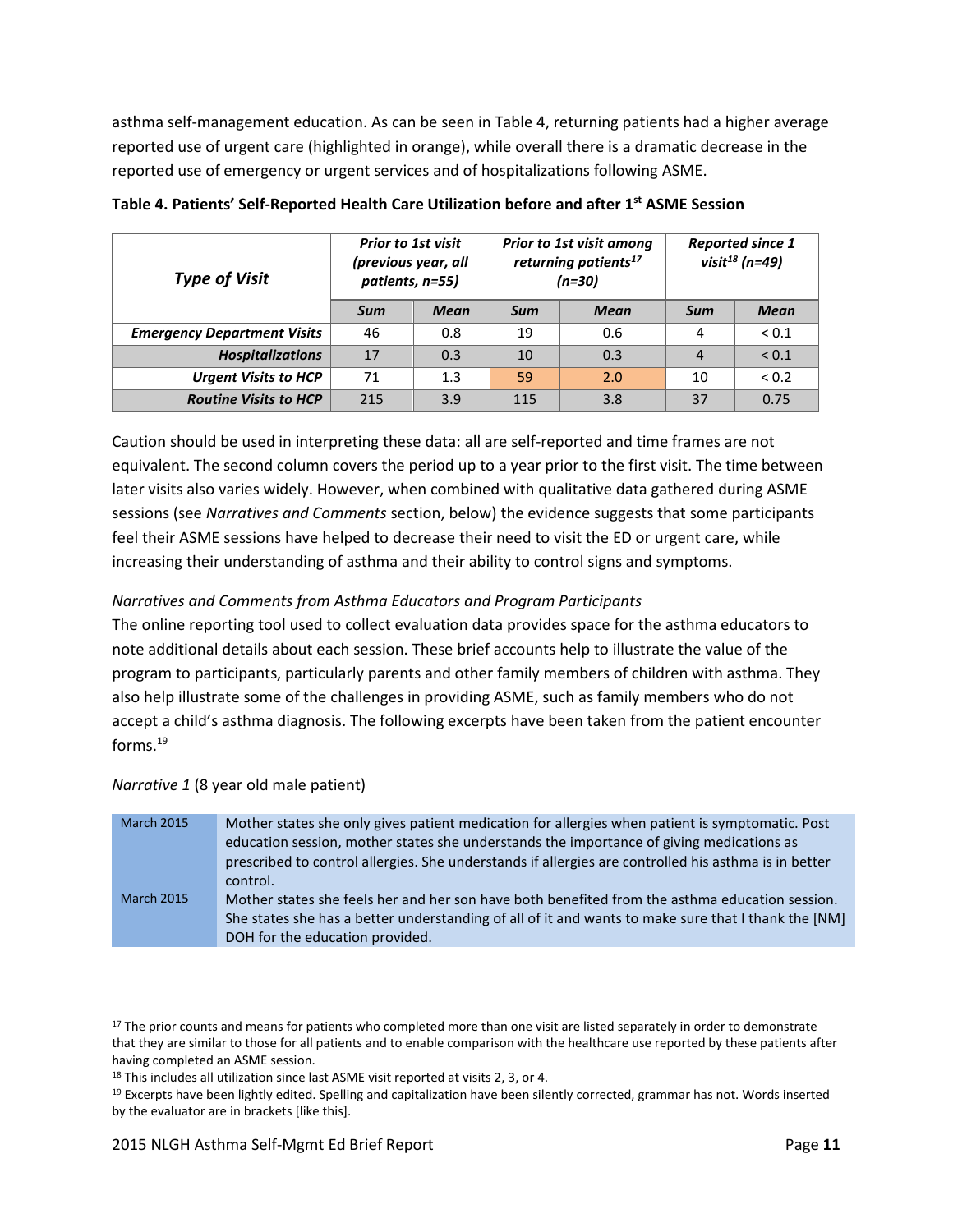| May 2015         | Husband attended last session with mother and patient. He commented that he has seen a big      |
|------------------|-------------------------------------------------------------------------------------------------|
|                  | difference in how they are managing patient's asthma. Mother states she is very appreciative of |
|                  | this program and would highly recommend it to others.                                           |
| <b>July 2015</b> | Follow up requested by mother. She wants a review on [his] AAP for the schools with patient.    |
|                  | Patient will be carrying his inhaler. Patient verbalized understanding.                         |

#### Narrative 2 (9 year old female patient)

| <b>March 2015</b> | Mother didn't bring medications. Went over medications with none present. Instructed her to<br>bring medications to follow up visit in two weeks. She was reluctant at first having her [child] use<br>inhaler because [mother] herself has asthma. She withholds using medication on herself for fear<br>of becoming dependent on medication. Instructed her this would not be an issue. Medication will<br>help prevent further medical complications. She is scheduled with follow up  and will bring<br>asthma journal given to her at this time as well as School AAP. Patient given AAP for home.<br>Mother feels confident at end of session about using medication on her daughter as well as when |
|-------------------|------------------------------------------------------------------------------------------------------------------------------------------------------------------------------------------------------------------------------------------------------------------------------------------------------------------------------------------------------------------------------------------------------------------------------------------------------------------------------------------------------------------------------------------------------------------------------------------------------------------------------------------------------------------------------------------------------------|
| <b>March 2015</b> | to use for herself.<br>Mother states patient has stopped taking her Singulair. Patient is going to have allergy testing<br>done but has to wait a month Discussed with mother that Singulair is not an antihistamine. She                                                                                                                                                                                                                                                                                                                                                                                                                                                                                  |
| May 2015          | stated that she did not know what the lady [PCP] meant so just stopped all medication other than<br>her [child's] long term maintenance medication.<br>Mother states they have been [able] to manage patient's asthma well because of the knowledge                                                                                                                                                                                                                                                                                                                                                                                                                                                        |
|                   | they have obtained from the 2 prior education sessions. She comments that she is very happy she<br>attended the sessions and would recommend this program to everyone and anyone that has a<br>loved one with a dx of asthma.                                                                                                                                                                                                                                                                                                                                                                                                                                                                              |

#### Narrative 3 (9 year old male patient)

| <b>March 2015</b> | Patient recently diagnosed with asthma. He has not been using an Aerochamber with his inhaler<br>because he was never given [one] nor showed how to use his inhaler. He states he can taste the<br>medication. Parents are very eager to learn. This is the first time [they] see this PCP. Patient was<br>able to demonstrate proficiency using Aerochamber with inhaler.                                                                                                        |
|-------------------|-----------------------------------------------------------------------------------------------------------------------------------------------------------------------------------------------------------------------------------------------------------------------------------------------------------------------------------------------------------------------------------------------------------------------------------------------------------------------------------|
| <b>April 2015</b> | Mother states she is very pleased with what they learned in the 1st Education Session. She states<br>her son has been unable to actively participate in playing sports. Her son went to basketball<br>practice and the coach approached her afterwards asking what had changed. He told her he had<br>not coughed nor had he been short of breath. She explained to him that the Asthma Education<br>Class that they went to educated her and her son on Exercise Induced Asthma. |
| June 2015         | Mother states patient is not using Aerochamber for the last 2 months. She was told by a nurse<br>that the use of the Aerochamber was making oxygen level drop. Encouraged mother to use<br>Aerochamber unless told by a physician not to use it. Post education, mother states she will<br>consult with PCP before making changes.                                                                                                                                                |
| August 2015       | Mother states she wanted help with patient understanding [his] AAP for the schools should nurse<br>not be available. Discussed AAP for the schools with mom and patient. They both verbalized<br>understanding.                                                                                                                                                                                                                                                                   |

#### Narrative 4 (12 year old female patient)

November 2014 The mother is not sure about triggers other than exercise. Patient is wheezing today; discussed with mother and patient other factors that could trigger symptoms. They both state they would be aware of any additional triggers.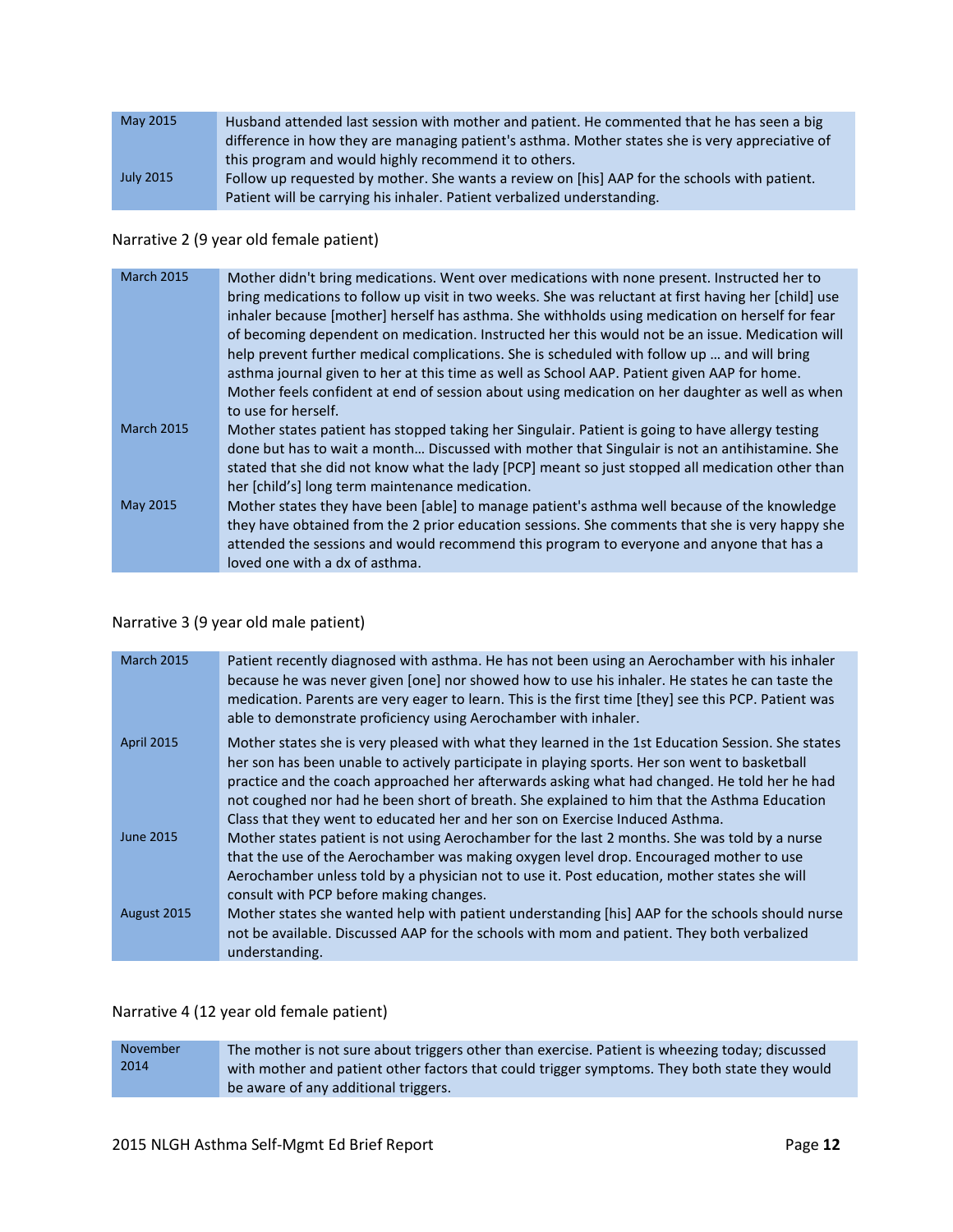| 2014<br>could call it in. I called PCP and they faxed it electronically on that date but for some reason it did<br>not go thru. Nurse went ahead and sent it thru today and verified it went thru. Discussed with<br>mother to always follow up with PCP for future incidents. Mother verbalized understanding. |
|-----------------------------------------------------------------------------------------------------------------------------------------------------------------------------------------------------------------------------------------------------------------------------------------------------------------|
|                                                                                                                                                                                                                                                                                                                 |
|                                                                                                                                                                                                                                                                                                                 |
|                                                                                                                                                                                                                                                                                                                 |
| December<br>None at this time. Patient is taking all medication as prescribed. No problems with AAP. Albuterol                                                                                                                                                                                                  |
| 2014<br>taken prior to P.E. at school for prevention. Peak Flow Journal turned in given new one to keep                                                                                                                                                                                                         |
| track for self. She has a little cough. Instructed on infection control and staying away from people                                                                                                                                                                                                            |
| who are ill. Provided patient with mask. Any problems she will contact us or her PPC.                                                                                                                                                                                                                           |
| August 2015<br>Patient has been off of control medications >4 months w/ PCP's consent. Mother wanted a                                                                                                                                                                                                          |
| refresher on asthma topics especially on AAP for schools since nurse is not always available.                                                                                                                                                                                                                   |
| Mother states patient is also on immunotherapy which has helped keeping asthma in control.                                                                                                                                                                                                                      |

# Narrative 5 (14 year old male patient)

| January 2015      | Patient and mother are confused on which medication to take. Patient has Flovent, Qvar, Advair    |
|-------------------|---------------------------------------------------------------------------------------------------|
|                   | and Atrovent prescribed at different times. Per PCP progress notes of current med list patient is |
|                   | on Qvar. Post education session discussed with patient and mother and they verbalized             |
|                   | understanding. Patient has never used an Aerochamber with inhalers. Patient was given an          |
|                   | Aerochamber to use with inhalers and a peak flow today.                                           |
| February 2015     | Patient states he has been using his Aerochamber with his inhaler and he has been able to feel a  |
|                   | difference. Mother states he is doing better with medication compliance.                          |
| <b>March 2015</b> | Mother states patient is still taking his medication even though he still struggles to remember.  |
|                   | She has provided him with a pill box. Patient states he has signed up for Track this semester and |
|                   | he feels it is thanks to this program, in which they learned about Exercise Induced Asthma, that  |
|                   | his mother approved.                                                                              |

# *Challenges*

| September<br>2014 | Mother brought in 7 children to appointment [patient is age 6]. It was very busy but education<br>was accomplished. Mother has no Aerochamber or rescue [inhaler] for school. An Aerochamber<br>was provided and rescue inhaler was called in to pharmacy by PCP.                                                                                                                                |
|-------------------|--------------------------------------------------------------------------------------------------------------------------------------------------------------------------------------------------------------------------------------------------------------------------------------------------------------------------------------------------------------------------------------------------|
|                   |                                                                                                                                                                                                                                                                                                                                                                                                  |
| January 2015      | Mother states that when patient [age 11] stays with her father (parents are divorced) every other<br>weekend she does not take her medication.                                                                                                                                                                                                                                                   |
| February 2015     | Patient is not taking medication as prescribed. Discussed with patient the importance of taking<br>medication every day. Patient states she will make an effort as prescribed including the weekends<br>she is with her dad. Mother stated she will help remind the patient.                                                                                                                     |
|                   |                                                                                                                                                                                                                                                                                                                                                                                                  |
| <b>March 2015</b> | Patient [age 7] was discharged from hospital today. This is a new dx for the parents. Parents were<br>very eager to learn. Patient has no insurance at this time. Post education, parents were very<br>grateful for the education session and even took notes.                                                                                                                                   |
|                   |                                                                                                                                                                                                                                                                                                                                                                                                  |
| <b>March 2015</b> | Patient [age 11] discharged from hospital today. Patient's mother states she just switched<br>providers in January. His old provider dx him with asthma but told her he did not need an<br>Aerochamber. Post education mother states she has learned so much. She states she knows why<br>he keeps getting sick. She verbalizes understanding and states he will start using the<br>Aerochamber. |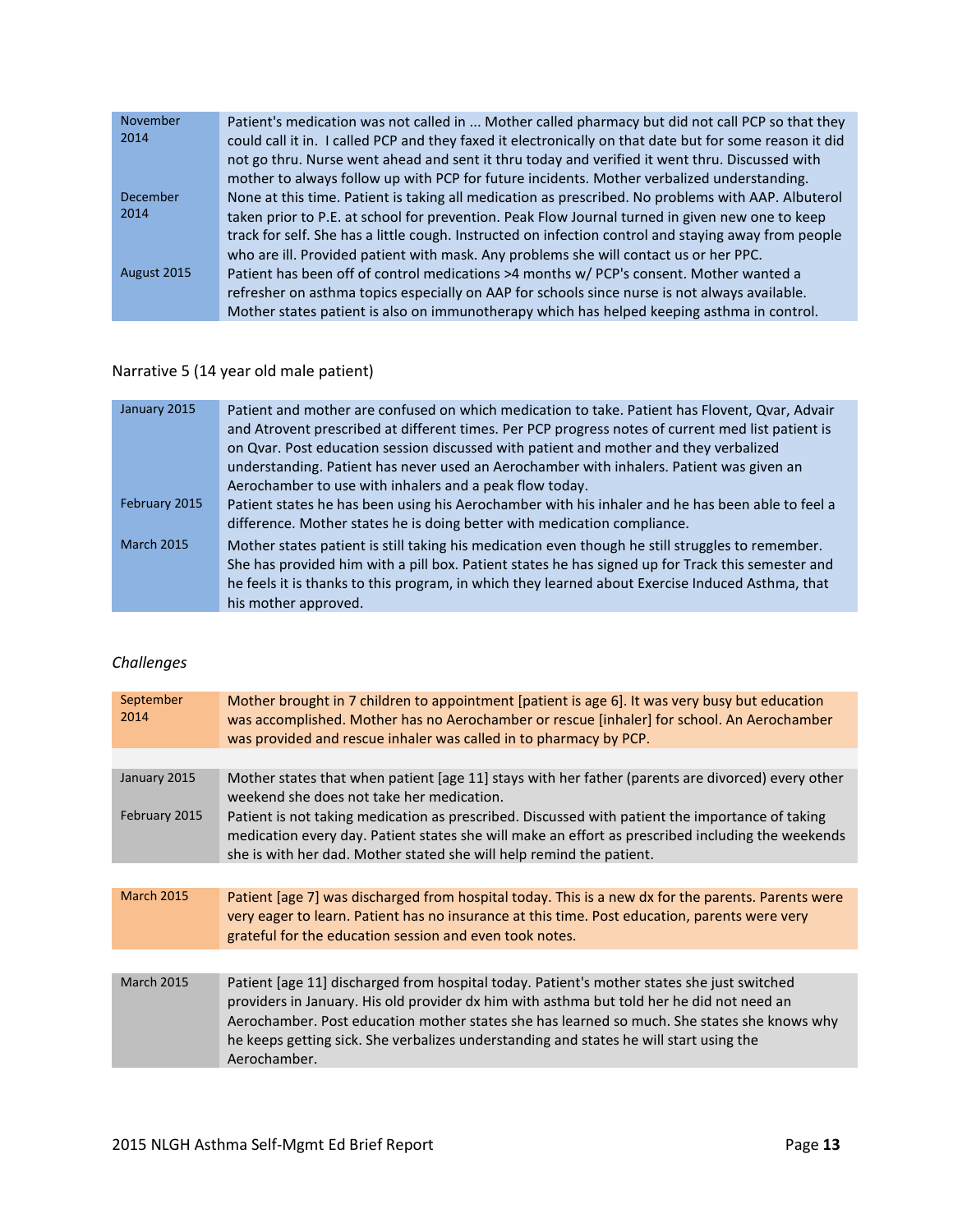| Patient came with sister to visit, mother was working. Patient answered all of the questions with<br>the help of sister. Patient is not taking control medication as prescribed. He is taking all of his<br>other medication; he has a pill box his mother gives to him for the week. Post education, patient                                                                                                                                                                                                                                                                                                               |
|-----------------------------------------------------------------------------------------------------------------------------------------------------------------------------------------------------------------------------------------------------------------------------------------------------------------------------------------------------------------------------------------------------------------------------------------------------------------------------------------------------------------------------------------------------------------------------------------------------------------------------|
| states he will make an effort to take his control medication as prescribed.                                                                                                                                                                                                                                                                                                                                                                                                                                                                                                                                                 |
|                                                                                                                                                                                                                                                                                                                                                                                                                                                                                                                                                                                                                             |
| Patient [17 years old] just started trx for asthma a couple of months ago. This the first time she<br>has ever been insured. She states she is not taking medication as prescribed at this time. Post<br>education session she states she will make an effort to follow her AAP. Mother verbalized<br>understanding as well.                                                                                                                                                                                                                                                                                                |
|                                                                                                                                                                                                                                                                                                                                                                                                                                                                                                                                                                                                                             |
| Mother not convinced that her son [age 12] has asthma. Post education, she [is] still not<br>convinced of asthma diagnosis. Mother agreed to come on 2nd visit to see if she notices any<br>asthma symptoms until then.<br>Patient demonstrates proficiency when using Aerochamber/inhaler. Patient verbalizes compliance<br>in taking his medications as prescribed  His mother states the asthma education has helped<br>them both in understanding everything involved in keeping his asthma under control.                                                                                                              |
|                                                                                                                                                                                                                                                                                                                                                                                                                                                                                                                                                                                                                             |
| Grandfather not convinced of asthma dx. Patient [10 years old] not compliant with asthma<br>medication. Post education, patient's grandfather stated he was very appreciative and is more at<br>ease with the asthma dx. He states they will make every effort to follow the AAP provided today.                                                                                                                                                                                                                                                                                                                            |
| Mother states that patient is almost always short of breath post exertion. Mother states patient<br>lives with grandparents. She states she learned a lot and feels everyone that is involved in his care<br>should attend at least 1 asthma education session. Grandfather attended 1st session and she will<br>encourage grandmother to bring patient to 3rd session. She states it was very interesting learning<br>about EIA.                                                                                                                                                                                           |
|                                                                                                                                                                                                                                                                                                                                                                                                                                                                                                                                                                                                                             |
| Mother uncertain about asthma dx. She states her daughter [age 8] seems to always have a cough<br>up until  [going] to this PCP, who prescribed the asthma medication. She also reports not being<br>compliant w/med in the past. Post education, mother stated she was very impressed of how<br>much she has learned and was very thankful.                                                                                                                                                                                                                                                                                |
| Mother brought in 2 long term control inhalers to visit. She states she picked them both up<br>[earlier] and has been giving as prescribed. Patient's insurance not covering Flovent on last visit.<br>Called pharmacy and they state they did not give her both. Confirmed with PCP's office and they<br>called in the Qvar because patient's insurance no longer covers Flovent. Discussed/showed<br>mother which medications are in the same category and only [to] use one in that category,<br>[mother] verbalized understanding. She states she is glad she came because she would have<br>continued using them both. |
|                                                                                                                                                                                                                                                                                                                                                                                                                                                                                                                                                                                                                             |

#### **Community Outcomes**

Among all potential community outcomes resulting from the ASME program, reduction in ED use and hospitalizations with a primary diagnosis of asthma is of particular interest. Last year, in the 2013-14 evaluation brief, we reported that: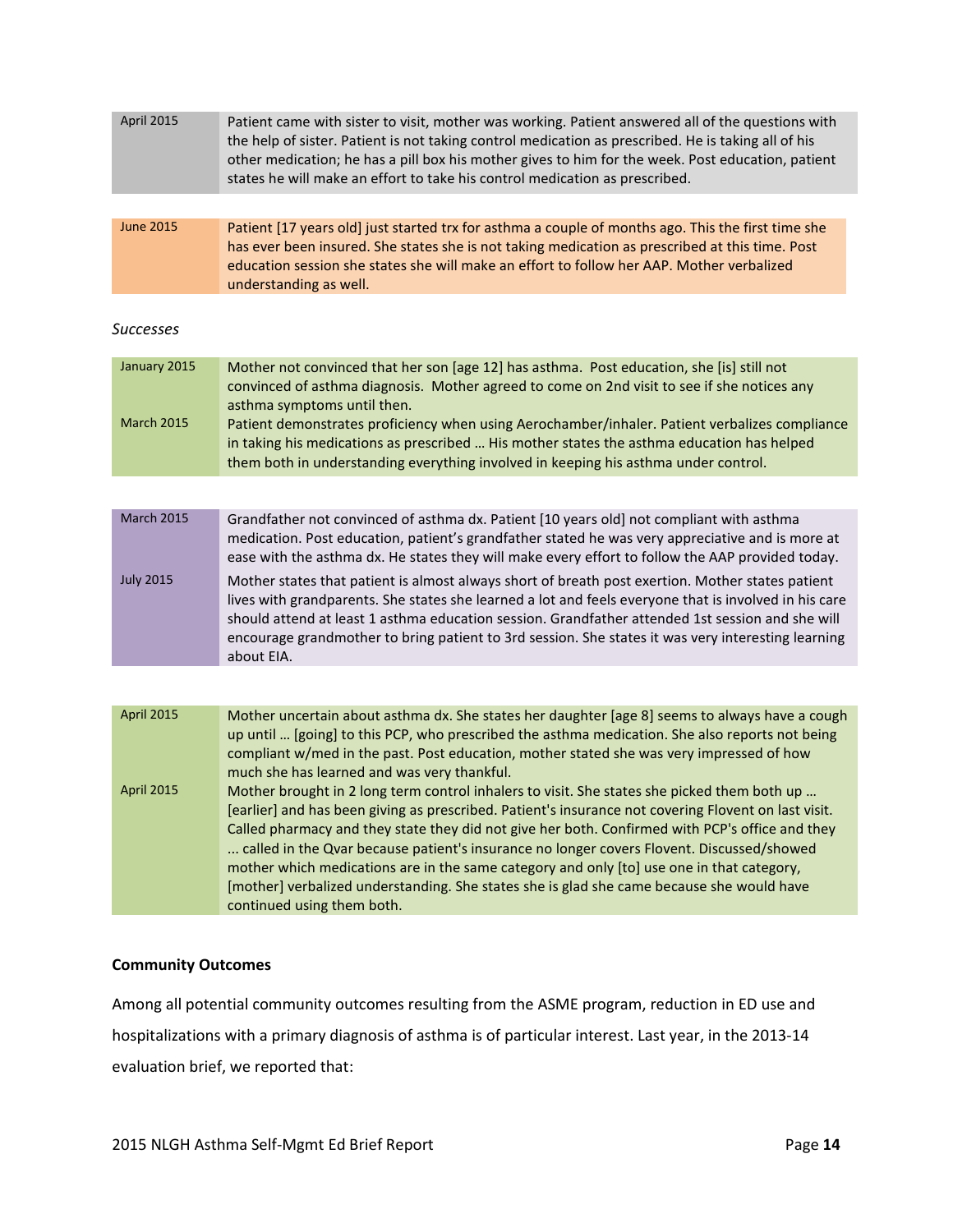*Comparison of NLGH data on ED visits and hospitalizations from 2012 to 2014 suggests that asthma hospitalization rates are stable or declining slightly while the crude rate of asthma ED visits decreased from 2012 to 2013 among younger age groups (< 45 years old). The magnitude of the decrease was greatest in children (< 15 years old).* 

*Comparison of the 2012 and 2013 ED visits with a primary diagnosis of asthma in Lea County (including all facilities, not NLGH alone) shows a statistically significant decrease in ED visits for the pediatric population who most often participated in the ASME intervention at NLGH. In 2012, the crude rate among children ages 0-14 was 128.8 per 10,000 population and the 95% confidence interval (CI) was 111.6 to 146.0. In 2013, the asthma ED visits in the same age category decreased to 94.0 per 10,000 population (95%CI=79.6 to 108.4). This is further evidence that this intervention had a positive impact*. 20

With an additional year of ED surveillance data available, it is possible to compare Lea County with the southeast region as a whole, for paired years (making estimates more stable) since program initiation and then for 2014.<sup>21</sup> Although ED visits for asthma in Lea County show a slight upward trend when 2014 data is included, the upward trend is far more pronounced regionally, in counties where no similar programs are currently sponsored.<sup>22</sup>



 $\overline{a}$ 

<sup>20</sup> [from 2013-14 evaluation brief] *Additional years of data will need to be analyzed to detect whether this is a confirmed trend. Changes in reporting of asthma as a primary vs. secondary diagnosis, and many other factors (including environmental ones) may be affecting these calculations*.

<sup>&</sup>lt;sup>21</sup> Source: NM-IBIS (New Mexico's Indicator Based Information System for Public Health), Years 2010-2015, NCHS 21 Leading Reasons for Hospitalization=Asthma. Accessed March 17, 2016.

<sup>&</sup>lt;sup>22</sup> The southeast region of NM includes Quay, Curry, Roosevelt, DeBaca, Chaves, Lincoln and Eddy counties as well as Lea County. It is bordered by Texas.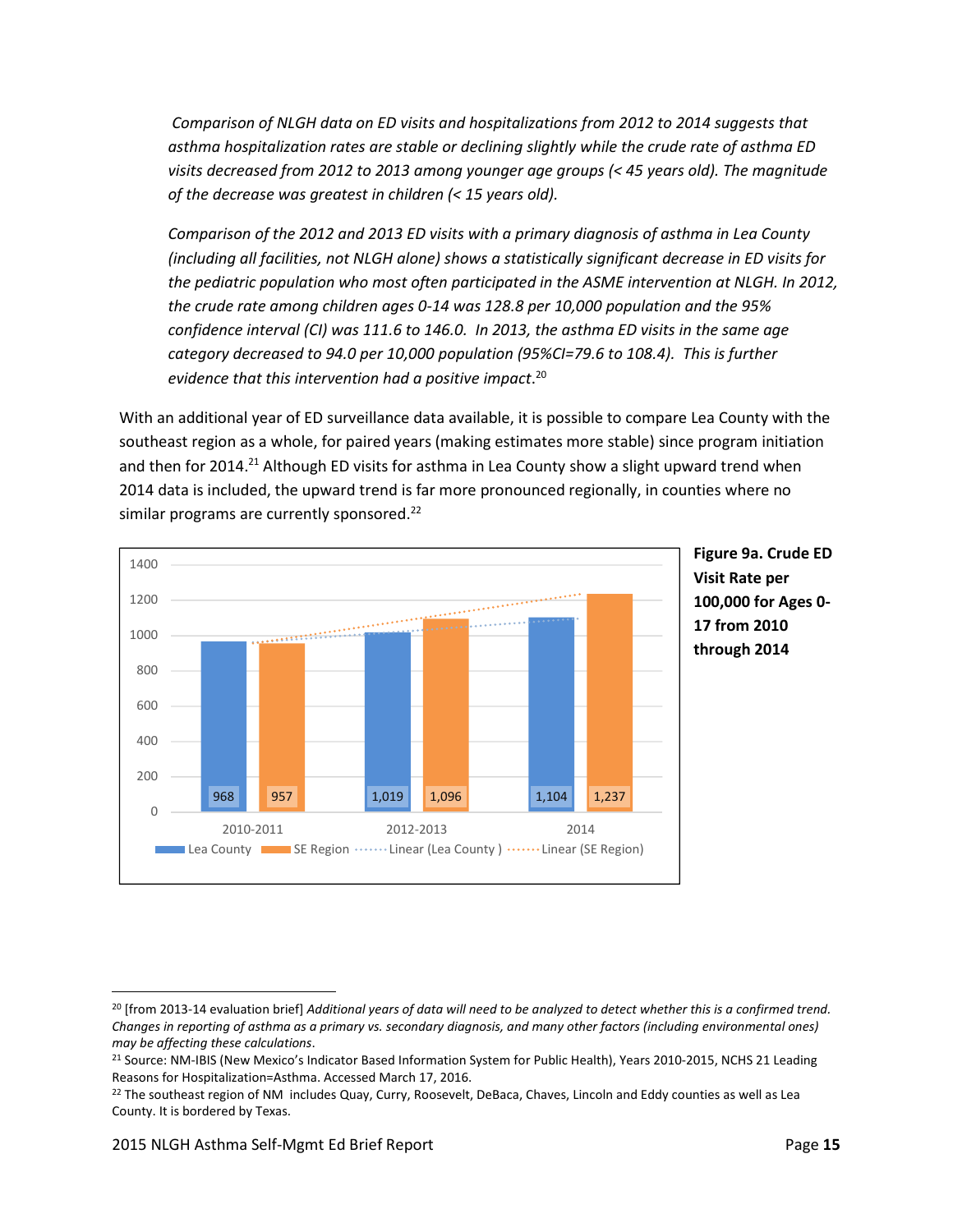

The divergence of trend lines between Lea County and the entire Southeast Region is even more apparent when age-adjusted rates are used.

> **Adjusted ED Visit Rate per 100,000 for Ages 0-17 from 2010 through 2014**

Using available data, it is also possible to look more broadly at the period NLGH's ASME program has been operating. Although Lea County has a lower overall crude rate, the confidence intervals for combined crude rates (2010-14) in Lea County (1017.0) and the southeast region (1069.8) overlap. However when age-adjusted rates are used, which take into account the youthful demographic profile of Lea County, the rate of ED visits for asthma are perceptibly different.



**Figure 10. Age-Adjusted Rates for Asthma ED Visits per 100,000 Population for Lea County versus the Southeast Region from 2010-14 Combined, Showing Confidence Interval (CI) Upper Limits (UL) and Lower Limits (LL)**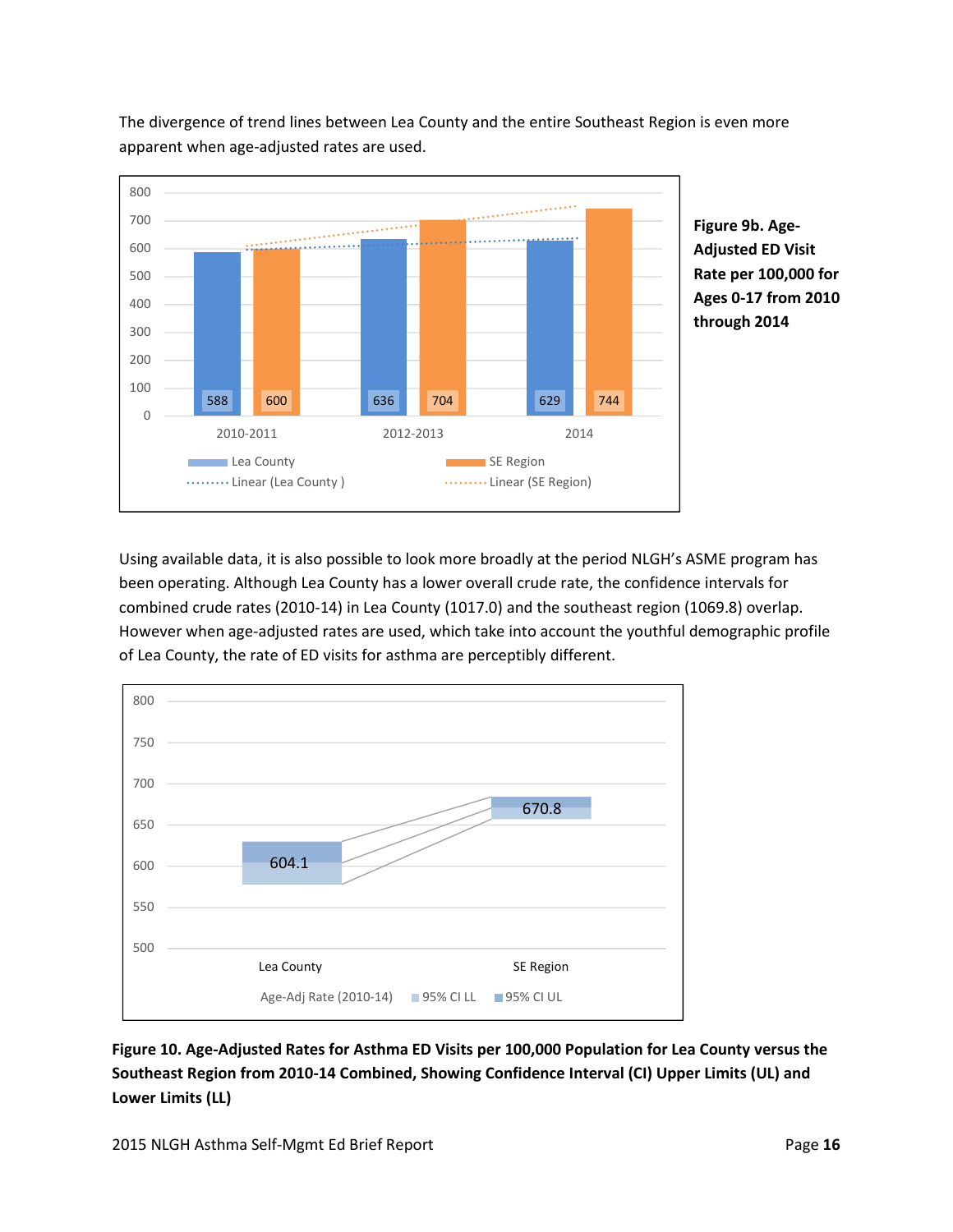It is also worth noting that during this period (2010-14), the pediatric population of Lea County has not been stable. It is estimated to have grown by over 1,850 from 2010 to 2014 (an increase of nearly 10% from the 2010 population), and the adult population by around 2,200 (about 5%).

When 2015 hospitalization and ED visit data are available, we will be able to determine if these differences have been maintained or perhaps even increased during the 2014-15 activity period covered by this ASME program report.<sup>23</sup>

# **Discussion and Recommendations**

Although the number of patients seen during 2014-15 was a substantial increase from 2013-14, the program at NLGH remains small and sustainability continues to be a challenge.<sup>24</sup> The available program data, quantitative and qualitative, collected by the asthma educators in 2014-15, continues to provide convincing evidence of the value of this program to participants. Surveillance data suggests that since this program's inception, ED visits for asthma in Lea County compare positively to its neighbors in the region.

Having trained asthma educators on staff at NLGH (a goal of the original 2011 pilot program) makes the provision of ASME easier than having a traveling AE-C available only at limited dates and times. However, the confusion over reimbursement of claims for asthma education activities and patient selfmanagement under ACA and Centennial Care (NM Medicaid) makes expansion and replication of the program less likely to take place without clear guidance regarding system-wide changes. Since November 2014 the NMCOA has been working to collect up-to-date information about which insurers are reimbursing and where other insurers currently stand. In addition, the NMACP has begun discussions with representatives of insurance providers, managed care organizations, and other medical groups to address this issue.

The recommendations which follow are drawn from the evaluation findings.

- The ACP should continue supporting NLGH in providing ASME to patients
- The ACP should continue to evaluate the program and strengthen the evidence of success by including additional surveillance data and review of patient medical records, when feasible
- The ACP should continue to present findings from the NLGH program to partner groups, including NMCOA, and to key decision makers (hospital systems, insurance providers)
- The ACP should create and disseminate factsheets on the NLGH and other self-management programs in NM, on an annual basis
- The ACP should continue to support asthma management training for HCPs of all types, especially pediatric HCPs
- The ACP should partner with NLGH communications and outreach staff to make additional use of media options for communicating the success of NLGH's ASME program

<u>.</u>

<sup>&</sup>lt;sup>23</sup> Note: NM-IBIS data on hospitalizations includes NM residents who are hospitalized in Texas. Currently, ED visit data does not include NM residents who visit an ED in Texas, although data sharing with Texas EDs is being pursued.

<sup>&</sup>lt;sup>24</sup> This challenge exists at the national, as well as the local, level. See, for example, Gardner A, et al. (2015) National Standards for Asthma Self-Management Education. Ann Allergy Asthma Immunol 114 (1): 178-86.